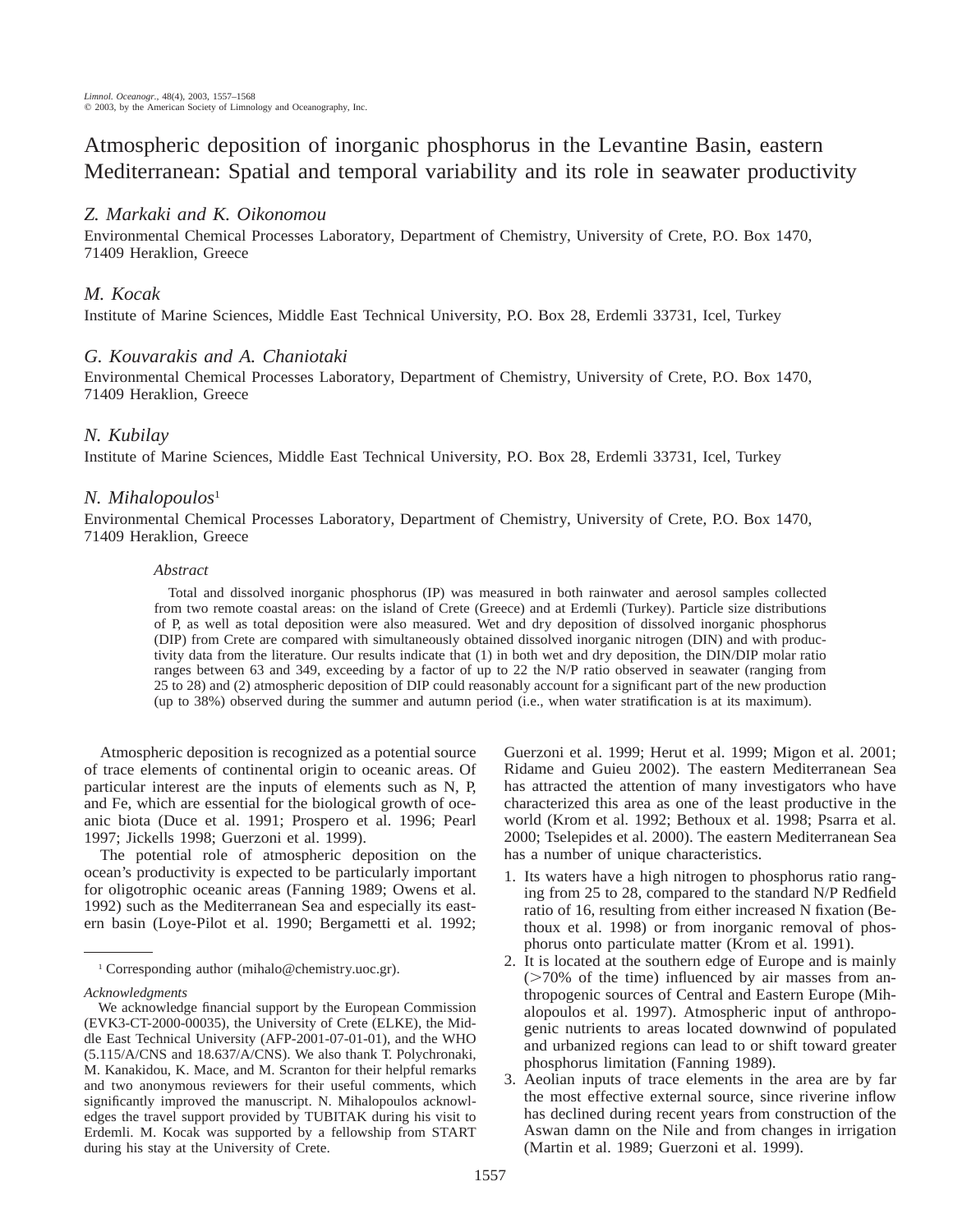

Fig. 1. Map indicating the location of the sampling sites referenced in the text.

Recently Kouvarakis et al. (2001) showed that airborne dissolved inorganic nitrogen (DIN) alone is more than sufficient to support new production in the southeast (SE) Mediterranean Sea because the sum of dry and wet deposition of DIN accounted for up to 370% of the particulate organic nitrogen (PON) measured using sediment traps. Kouvarakis et al. (2001) proposed that other elements (like P) might be responsible for the oligotrophic status of the eastern Mediterranean. Herut et al. (1999) reported the first estimate for total deposition of P to the SE Mediterranean by analyzing dissolved inorganic phosphorus (DIP) in rainwater, and inorganic phosphorus (IP) and leachable P in aerosols. Their work mainly focused on IP wet deposition, since only 20 aerosol filters were collected during the March–December 1996 study period. In a second study, Herut et al. (2002) performed leaching experiments for inorganic N and P on 41 aerosol samples. From these two studies they concluded that leachable fluxes of IP and inorganic nitrogen (IN, dry 1 wet) could support between 15 and 70% of the new production in the SE Mediterranean. This input might contribute significantly to the relatively high N/P ratios in the SE Mediterranean deep waters.

The current work presents and discusses results for inorganic P collected in aerosol and rainwater samples at two locations in the Levantine basin, eastern Mediterranean: (1) Finokalia, a coastal site in northern Crete, Greece, and (2) Erdemli, a coastal area in southeast Turkey. Samples were collected for an entire year at both sites. Therefore, an assessment of both the spatial and temporal variability of IP in the eastern Mediterranean atmosphere could be obtained. Compared to other coastal eastern Mediterranean sites, the island of Crete has the advantage of a central position in the SE Mediterranean far from Saharan and anthropogenic P emissions. Consequently, the data from Crete could be considered representative of the open SE Mediterranean sea.

The flux of DIP deposition is compared to DIN deposition at Finokalia in order to confirm for the whole eastern Mediterranean the existence of an unbalanced contribution of aeolian deposition of N and P to new production as reported by Herut et al. (1999). Finally the potential role of DIP on the productivity of the SE Mediterranean sea is discussed.

#### Methods

*Sampling*—The sampling sites where atmospheric deposition measurements were performed are depicted in Fig. 1.

Wet deposition: Rainwater was collected at both locations on an event basis using wet-only collectors with a lid activated by the rain sensor. Rain events were considered separate when they differed by  $>6$  h. At Erdemli, samples were collected using an Andersen standard ''acid rain sampler,'' whereas at Heraklion, a van Essen collector was used. Since IN and IP are both biologically labile, rainwater samples had to be treated immediately at the end of the rain event. For that reason, the collector on Crete was installed at the University 6 km south of the city of Heraklion, and the collector at Erdemli was installed on the roof of the laboratory 45 km west of the city of Mersin. After collection,  $100-200 \mu l$  of chloroform were added as a biocide (Galloway et al. 1982), and the samples were stored in the freezer until analysis, performed within a month.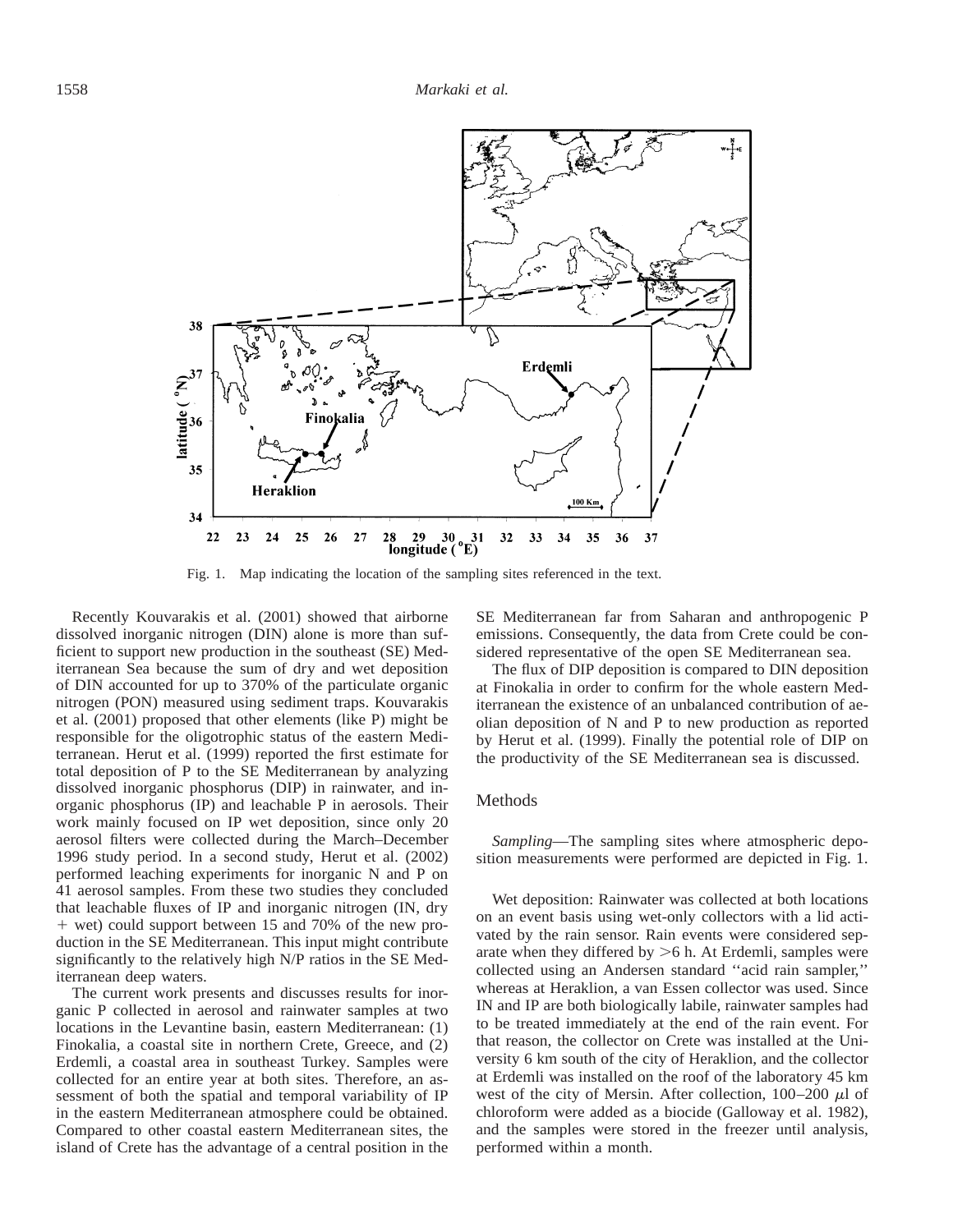Aerosol sampling: On Crete, the aerosol samples were collected at Finokalia  $(25^{\circ}60'E, 35^{\circ}24'N)$ , a small village on the northern coast of Crete 70 km east of Heraklion, between September 1999 and September 2000 (Fig. 1). Aerosol particles were collected on 47-mm-diameter,  $0.45$ - $\mu$ m-porosity Gelman Zefluor PTFE filters during a sampling duration of 2–3 d. The flow rate was 1.2  $m<sup>3</sup> h<sup>-1</sup>$  and the sampling efficiency was reported to be >99.99%. At Erdemli, the aerosol samples were collected on Whatman-41 filters ( $20 \times 25$  cm) using a high-volume sampler operating at a flow rate of 50  $m<sup>3</sup> h<sup>-1</sup>$  between January and December 1999 with sampling efficiency >95%. The aerosol collector was installed on a 21-m-high atmospheric collection tower a few meters from the rainwater sampler. Aerosol samples were collected daily except during weekends and holidays when multiday samples were taken. No size-specific cut-off was applied for either the Finokalia or Erdemli aerosol sampling. Therefore, all samples contained bulk aerosol. A comparison between the low-volume sampler used at Finokalia against the highvolume sampler used at Erdemli shows an agreement for the species distributed in the coarse mode (case of DIP,  $Ca^{2+}$ and  $NO<sub>3</sub><sup>-</sup>$ ) on the order of 20%. This agreement is satisfactory considering that it includes analytical errors, errors because of different sampling media, and so on. For the species distributed in the fine mode (i.e.,  $NH_4^+$ ) the agreement is better than 10%.

To calculate deposition velocities of DIP, the particle size distribution has to be taken into account because dry deposition is size dependent. Measurements for the particle size distribution of P were performed on nine samples at Finokalia using 6- (Sierra Andersen), 11- (Moudi), or 13-stage (Decati) impactors.

Dry deposition: Dry deposition of DIN and DIP was estimated based on the collection of particles on a flat surface covered by glass beads, positioned on a funnel, and installed 3 m above the ground as described by Kouvarakis et al. (2001). The glass bead system was situated at Finokalia close to the aerosol samplers and was exposed to the atmosphere for 1 to 2 weeks. After that period, the system was washed with ultrapure water (300 ml). The water was filtered through a  $0.45$ - $\mu$ m membrane filter and processed as a rainwater sample. Although this approach could have several limitations, it might provide useful information for the estimation of the deposition of aerosols. It should be noted that there is no well-established and accepted technique for the direct determination of dry deposition. The advantage of this technique compared to others using funnels or flat surfaces is that the multiple layers of glass beads can trap larger particles, thus avoiding resuspension.

More details on sample collections and local conditions of the sampling sites can be found in Mihalopoulos et al. (1997), Kubilay et al. (2000), Ozsoy et al. (2000), and Kouvarakis et al. (2001).

*Chemical analysis*—Sample pretreatment: A part (usually 1/8) of the Whatman-41 filters or a whole Teflon filter was cut in two equal sections. Each section was extracted in an ultrasonic bath with 50 ml of Milli-Q water for 45 min. The extraction efficiency of this method is  $>98\%$  for all com-

pounds of interest as determined by a second extraction of the same sample. This result is in agreement with the dissolution experiments of P performed by Ridame and Guieu (2002), who reported that after a contact time of 10 min, the greater part of the dissolvable P was released. Chloroform  $(5-10 \mu l \text{ ml}^{-1}$  sample) was added as a biocide in the sample extracts. One extract was used for total reactive P (TRP) determination and the other was filtered through a  $0.45-\mu m$ membrane filter for ionic and DIP analysis.

Immediately after collection, the rainwater sample was split in three aliquots: One aliquot was used for pH determination, the second was filtered through a  $0.45-\mu m$  membrane filter for ionic and DIP analysis, and the third was used for the TRP determination. All glassware and filters were pretreated and washed following the recommendations described in the Standard Methods for the Examination of Water and Wastewater (Eaton et al. 1995).

Analytical techniques: A Dionex AS4A-SC column with ASRS-I suppressor in autosuppression mode of operation was used for the analysis of the dissolved fraction of anions (including  $NO_3^-$  and  $PO_4^{3-}$ ) and cations (including  $Na^+$ ,  $Ca^{2+}$ , and  $NH<sub>4</sub>$ ). For cations, a CS12 column was used with a CSRS-I suppressor. The reproducibility of the measurements was better than 2%, and the detection limits were 0.1  $\mu$ mol L<sup>-1</sup> for NH<sub>4</sub>, 0.05  $\mu$ mol L<sup>-1</sup> for PO<sub>4</sub><sup>2</sup>, and 0.02  $\mu$ mol L<sup>-1</sup> for  $NO<sub>3</sub>$ .

Phosphorus was also determined spectrophotometrically as  $PO_4^{3-}$  using the stannous chloride method described in detail in the Standard Methods for the Examination of Water and Wastewater (Eaton et al. 1995). The detection limit was better than 0.05  $\mu$ mol L<sup>-1</sup> of P, and the reproducibility was better than 5%. The stannous chloride method compared successfully in the Crete laboratory to ion chromatography (slope  $P_{IC}/P_{\text{colorinmetry}} = 0.93, r^2 = 0.9, n = 47$ ). The PO<sub>4</sub><sup>-</sup> results reported here were obtained using the stannous chloride method.

To examine the role of the extract medium in the dissolution of P and consequently on the levels of DIP, 47 aerosol samples with various ionic concentrations and various acidity levels (pH between 5.0 and 8.4) were extracted in an ultrasonic bath in both MQ-water and filtered P-free seawater for 45 min.  $PO_4^{3-}$  concentrations in the seawater extracts were in excellent agreement with those found in the MQ-water extracts (slope = 0.99,  $r^2 = 0.8$ ,  $n = 47$ ), indicating that the extraction medium (at least for our aerosol samples) had no significant influence on the reported DIP levels.

Phosphorus was also determined in the nonfiltered part of rainwater and aerosol extracts. This part of P is often reported in the literature as total reactive phosphorus (TRP; Eaton et al. 1995). To compare the TRP with the total inorganic phosphorus levels (TIP), 78 aerosol samples already analyzed for TRP were acid hydrolyzed using a mixture of  $H_2SO_4$  (11 N) and HNO<sub>3</sub> (0.1 N) for TIP determination (Eaton et al. 1995).  $PQ_4^{3-}$  levels were then measured in the TIP fraction. The aerosol samples used for that test (1/16 of the original Whatman-41 filter) were extracted in 25 ml of MQ, 0.25 ml of the acidic mixture described above were added, and the total was hydrolyzed at  $100^{\circ}$ C for 1.5 h. A good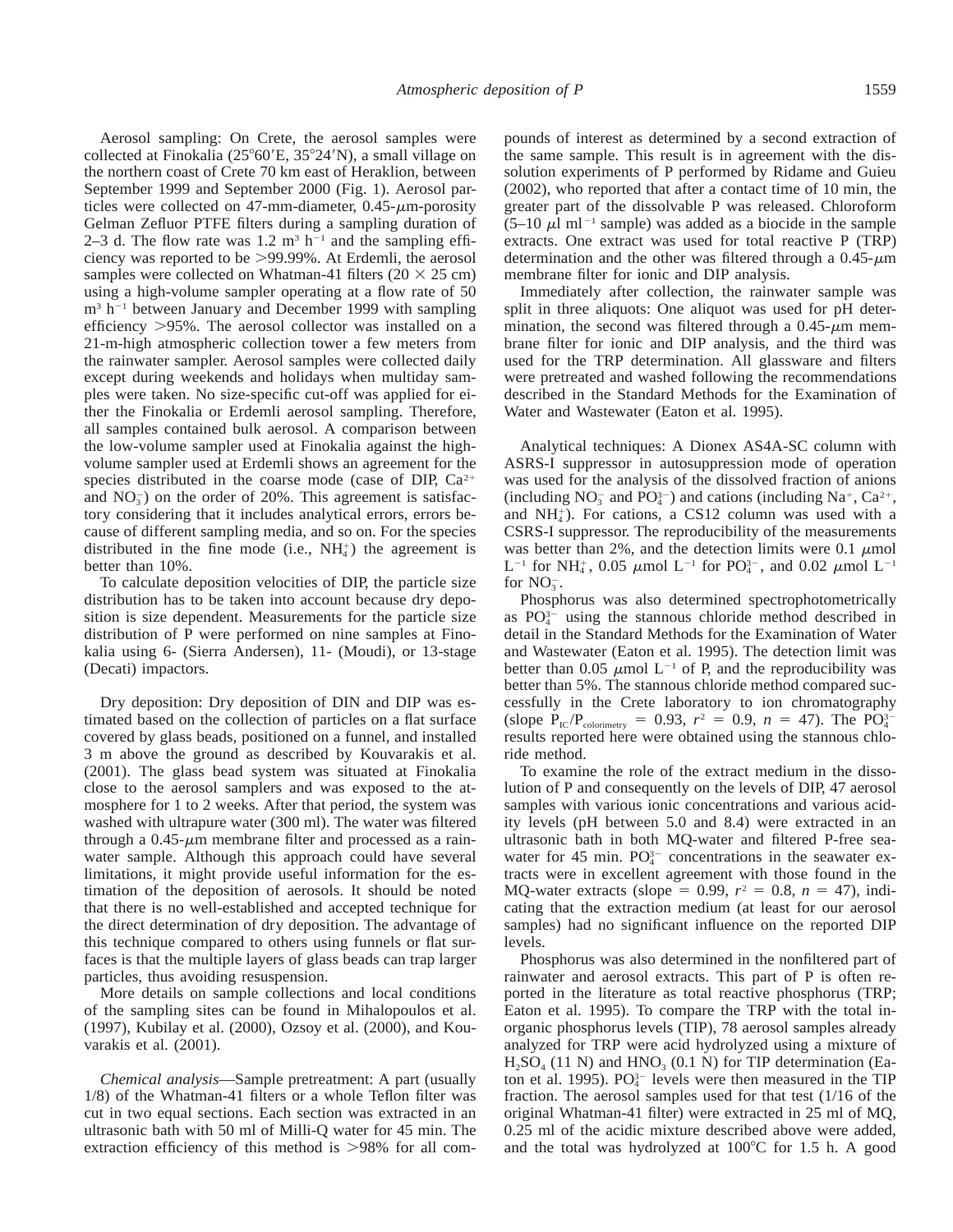|                 |           |               | <b>VWM</b>       |                            |         |  |
|-----------------|-----------|---------------|------------------|----------------------------|---------|--|
| Parameter       | Location  | Period        | $\boldsymbol{n}$ | $(\mu \text{mol } L^{-1})$ | $Flux*$ |  |
| DIP             | Heraklion | Sep 99-Sep 00 | 41               | 0.13                       | 64.6    |  |
| <b>TRP</b>      | Heraklion | As above      | 38               | 0.24                       | 119.3   |  |
| $NO_3^-$        | Heraklion | As above      | 41               | 17.9                       | 9.0     |  |
| NH <sub>4</sub> | Heraklion | As above      | 41               | 21.3                       | 10.7    |  |
| $H^+$           | Heraklion | As above      | 41               | 5.0                        |         |  |
| <b>TRP</b>      | Erdemli   | Feb 99-Dec 99 | 16               | 0.48                       | 167.9   |  |
| NO <sub>3</sub> | Erdemli   | As above      | 16               | 46.3                       | 16.2    |  |
| $H^+$           | Erdemli   | As above      | 41               | 1.0                        |         |  |

Table 1. Details of the wet deposition measurements of DIP, TRP, and DIN at both locations.

\* In  $\mu$ mol m<sup>-2</sup> yr<sup>-1</sup> for P and mmol m<sup>-2</sup> yr<sup>-1</sup> for N species.

correlation was apparent between the two data sets  $(r^2 =$ 0.9,  $n = 78$  with a mean TIP/TRP ratio = 1.49  $\pm$  0.29), which allows for an extrapolation of the TRP values measured in the nonfiltered aerosol extracts to TIP with an error of 20%. Acid-hydrolyzed P could exist in the aerosols mainly as polyphosphate (Eaton et al. 1995).

All analyses, except on the rainwater samples collected at Erdemli, were preformed at the University of Crete using the techniques reported above. At Erdemli,  $PO_4^{3-}$  and  $NO_3^$ determinations were performed using a segmented flow Technicon System II autoanalyzer. The subtracted blanks were  $\leq$ 1% of the mean sample concentration for NO<sub>3</sub> and below the detection limit for  $PO<sub>4</sub><sup>3-</sup>$ . Analytical accuracy was tested by comparison with QUASIMEME (Quality Assurance of Information for Marine Environmental Monitoring in Europe Laboratory Performance Studies) intercalibration program samples. The analytical precision was 7% for PO<sup>3-</sup> and 8% for NO<sub>3</sub>, with a detection limit of 0.02  $\mu$ mol  $L^{-1}$  and 0.05  $\mu$ mol  $L^{-1}$  for PO<sub>4</sub><sup>-</sup> and NO<sub>3</sub><sup>-</sup>, respectively.

Filter blanks ranged from below the detection limit for all elements collected with the Gelman Zefluor PTFE filters to 0.2  $\mu$ mol L<sup>-1</sup> for PO<sub>4</sub><sup>-</sup>, 0.1  $\mu$ mol L<sup>-1</sup> for NO<sub>3</sub><sup>-</sup>, and 8  $\mu$ mol  $L^{-1}$  for NH<sub>4</sub> for the Whatman-41 filters. The reproducibility of the blank determination was 10–15%, and blank levels for Whatman-41 filters corresponded to 0.4, 2, 5, and 20% of the reported  $NO_3^-$ ,  $NH_4^+$ , DIP, and TIP levels, respectively. All results reported in the manuscript have been corrected for blanks.

In the discussion below, the following terms will be used: DIP for the dissolved P of both rainwater and aerosol extracts, TIP for the total inorganic P of filters, and TRP for the total reactive inorganic P of the nonfiltered rainwater samples.

### Results

*Wet deposition measurements*—Table 1 summarizes the wet deposition measurements at both locations.

Wet deposition of DIP and TRP: At Heraklion, 41 rainwater samples were collected during the same period of the aerosol sampling (September 1999–September 2000) and accounted for  $>95\%$  of the annual precipitation amount (Heraklion meteorological office). The monthly volume weighted mean (VWM) of DIP ranged from 0.07 to 0.82  $\mu$ mol L<sup>-1</sup> (with an annual VWM of 0.13  $\mu$ mol L<sup>-1</sup>).

Taking into account the annual rainfall of 50 cm  $yr^{-1}$  at Heraklion, the annual wet deposition of DIP is estimated to be 64.6  $\mu$ mol P m<sup>-2</sup> yr<sup>-1</sup>. This value is compared to 95 (63) for the reactive DIP fraction) and 258  $\mu$ mol P m<sup>-2</sup> yr<sup>-1</sup> reported for the SE France (NW Mediterranean; Migon and Sadroni 1999) and Israeli coast (E Mediterranean; Herut et al. 1999), respectively.

TRP was determined in the rainwater both at Heraklion and Erdemli (Table 1). At Heraklion, the VWM of the TRP was found to be 0.24  $\mu$ mol L<sup>-1</sup>, (i.e., about two times higher than the DIP). However, the DIP/TRP ratio was not constant. Rainwater pH was found to be a key parameter influencing the DIP/TRP ratio. For pH between 4 and 6, the mean DIP/ TRP ratio was  $0.88 \pm 0.15$ . A clear decrease was then observed, as a function of pH, reaching a minimum value of  $0.32 \pm 0.19$  for pH between 8 and 9, a characteristic of Saharan-influenced rains. This trend could be explained either by the higher dissolution of P at lower pH or by the existence of more soluble P species associated with anthropogenic-influenced air masses (biomass burning, incineration of waste, fertilizers, etc.). The last explanation is the most likely as concluded by Herut et al. (1999).

At Erdemli, 16 samples were collected in parallel with the aerosol sampling (February 1999–December 1999) and accounted for 70% of the total precipitation amount (35 cm) during that period. The annual VWM of TRP was  $0.48 \mu$ mol  $L^{-1}$ , two times higher than TRP measured at Finokalia. As indicated below, the much higher concentrations of TIP in aerosol samples (by a factor of 2.5) observed at Erdemli compared to Finokalia during the wet period could account for the difference in TRP levels observed in rainwater.

Wet deposition of DIN: In the rainwater samples collected at Heraklion,  $NO_3^-$  and  $NH_4^+$  were also determined. The VWM of  $NO_3^-$  and  $NH_4^+$  was 17.9 and 21.3  $\mu$ mol L<sup>-1</sup>, respectively, leading to an annual DIN wet deposition of 19.7 mmol N m<sup>-2</sup> yr<sup>-1</sup> (9 and 10.7 mmol N m<sup>-2</sup> yr<sup>-1</sup> for NO<sub>3</sub> and  $NH<sub>4</sub><sup>+</sup>$ , respectively), in good agreement with the values of 22–27 mmol N  $m^{-2}$  yr<sup>-1</sup> reported in the earlier work of Kouvarakis et al. (2001).

At Erdemli, only  $NO<sub>3</sub><sup>-</sup>$  was determined in rainwater samples. The VWM of NO<sub>3</sub> was 46.3  $\mu$ mol L<sup>-1</sup>, leading to an annual NO<sub>3</sub> wet deposition of 16.2 mmol N m<sup>-2</sup> yr<sup>-1</sup>, a factor of two higher than that reported at Heraklion.

*Aerosol measurements*—Aerosol levels of DIP and TIP: Figures 2 and 3 present the temporal variation and the var-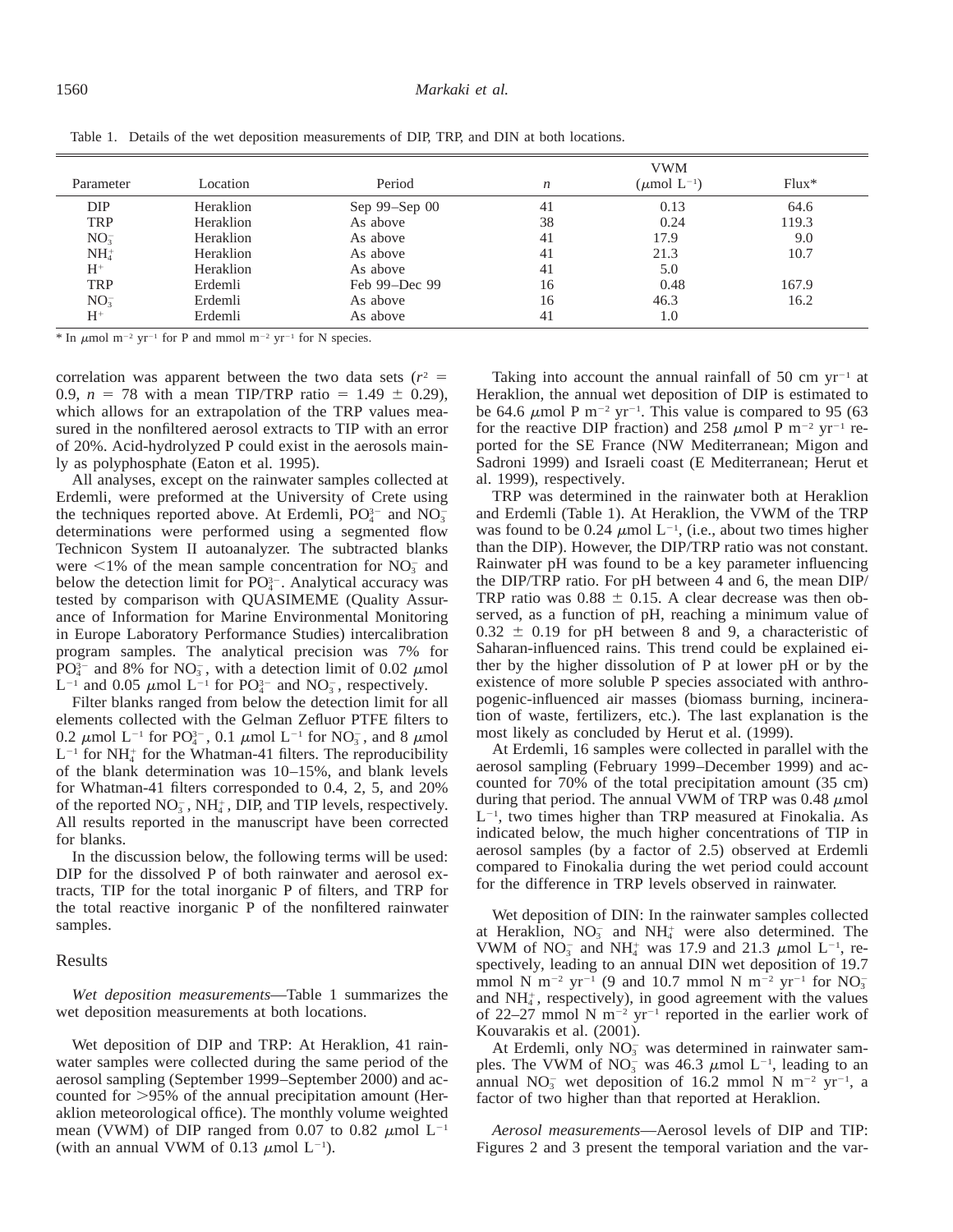

Fig. 2. Temporal variation of (a) aerosol TIP and DIP and rainfall and (b) monthly averaged aerosol TIP and DIP at Finokalia during the 1999–2000 period.

iation of monthly mean aerosol TIP and DIP concentrations during the whole period at Finokalia and Erdemli, respectively. The DIP and TIP levels measured at Finokalia range from below the detection limit (b.d.l.) to 0.97 nmol  $m^{-3}$ (geometric mean of 0.13 nmol  $m^{-3}$ ;  $n = 85$ ) and b.d.l. to 2.53 nmol m<sup>-3</sup> (geometric mean of 0.43 nmol m<sup>-3</sup>;  $n = 85$ ), respectively (Fig. 2a,b). At Erdemli, the DIP and TIP levels range between 0.01 and 0.92 nmol  $m^{-3}$  (geometric mean of 0.26 nmol m<sup>-3</sup>;  $n = 195$ ) and 0.07 and 3.2 nmol m<sup>-3</sup> (geometric mean of 0.77 nmol m<sup>-3</sup>;  $n = 194$ ), respectively (Fig. 3a,b).

Table 2 presents the TIP and DIP values at both locations as a function of season. At Finokalia, both DIP and TIP present a significant seasonal variation, with higher values being observed during the summer. On the other hand, no clear seasonal trend for both DIP and TIP is observed at Erdemli, although lower values are evident during winter (Table 2).

The TIP and DIP values observed at Finokalia and Erdemli (Table 2) are comparable with the values reported in the literature. In the SE Mediterranean, Herut et al. (1999) reported TIP values averaging 0.65 and 2.91 nmol  $m^{-3}$  for samples collected under European and African/Arabian influence, respectively. However, no information on the seasonal trend of TIP can be derived from this data set. Bergametti et al. (1989, 1992) reported the most complete, up to date work on the seasonal variation of TIP in the western Mediterranean. Their values (geometric mean of 0.33 nmol m<sup>-3</sup>) presented a clear seasonal trend (similar to that observed at Finokalia) and are in good agreement with our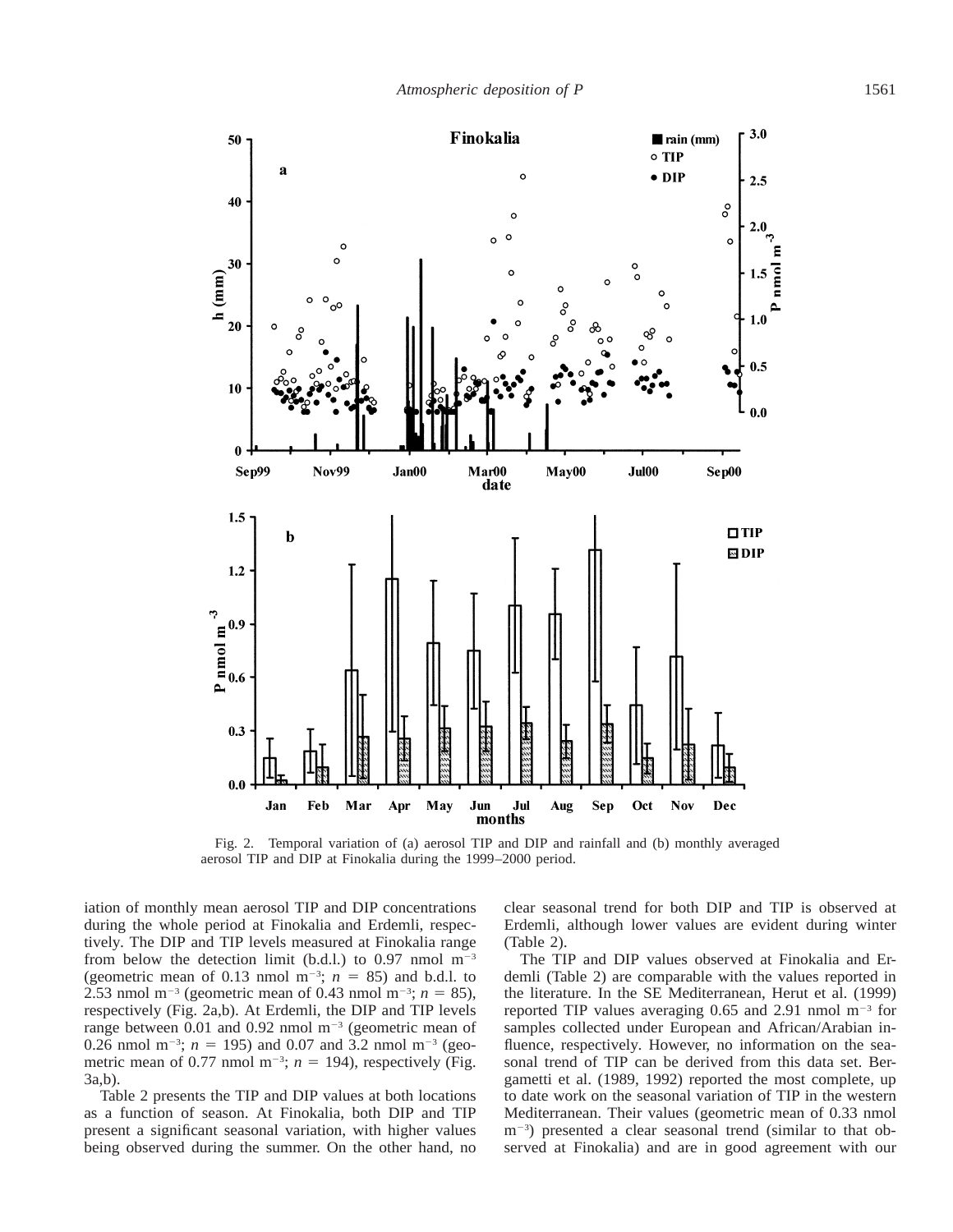

Fig. 3. Temporal variation of (a) aerosol TIP and DIP and rainfall and (b) monthly averaged aerosol TIP and DIP at Erdemli during the 1999 period.

observations at Finokalia and Erdemli (mainly during summer). To our knowledge, the DIP values reported here are the first complete data set reported for the eastern Mediterranean.

In general, DIP followed TIP variation  $(r^2 = 0.59)$  and 0.52 for Finokalia and Erdemli, respectively) with a DIP/TIP ratio of 0.35. However, a closer examination of this ratio for samples influenced by Sahara dust showed much lower values  $(\sim 0.1 - 0.3)$ .

To investigate the role of the air mass origins on the measured TIP and DIP levels, 5-d trajectory analyses were performed on all samples collected at both Finokalia and Erdemli. Because local precipitation could strongly influence atmospheric P concentrations, we did not consider the samples collected when local precipitation occurred. Backward trajectories were calculated using the HYSPLIT<sub>-4</sub> (hybrid single-particle Langrangian integrated trajectory) model (http://www.arl.noaa.gov/ready/hysplit4.html). In Table 2, results of the classification of atmospheric TIP and DIP concentrations in relation to the origin of the sampled air masses are presented. At both sites, the SW sector, corresponding to the Sahara, represented TIP levels higher (by a factor of two) than the European (NE or NW) sectors. At Finokalia and Erdemli, no significant difference was observed between the NW and NE sectors. Of particular interest is the variation of the DIP and the DIP/TIP fraction as a function of the sectors (Table 2). The lowest values for the DIP/TIP ratio are associated with the SE and SW sectors, and the highest with the N sectors. This result is in good agreement with the observations of Herut et al. (1999) and with the rainwater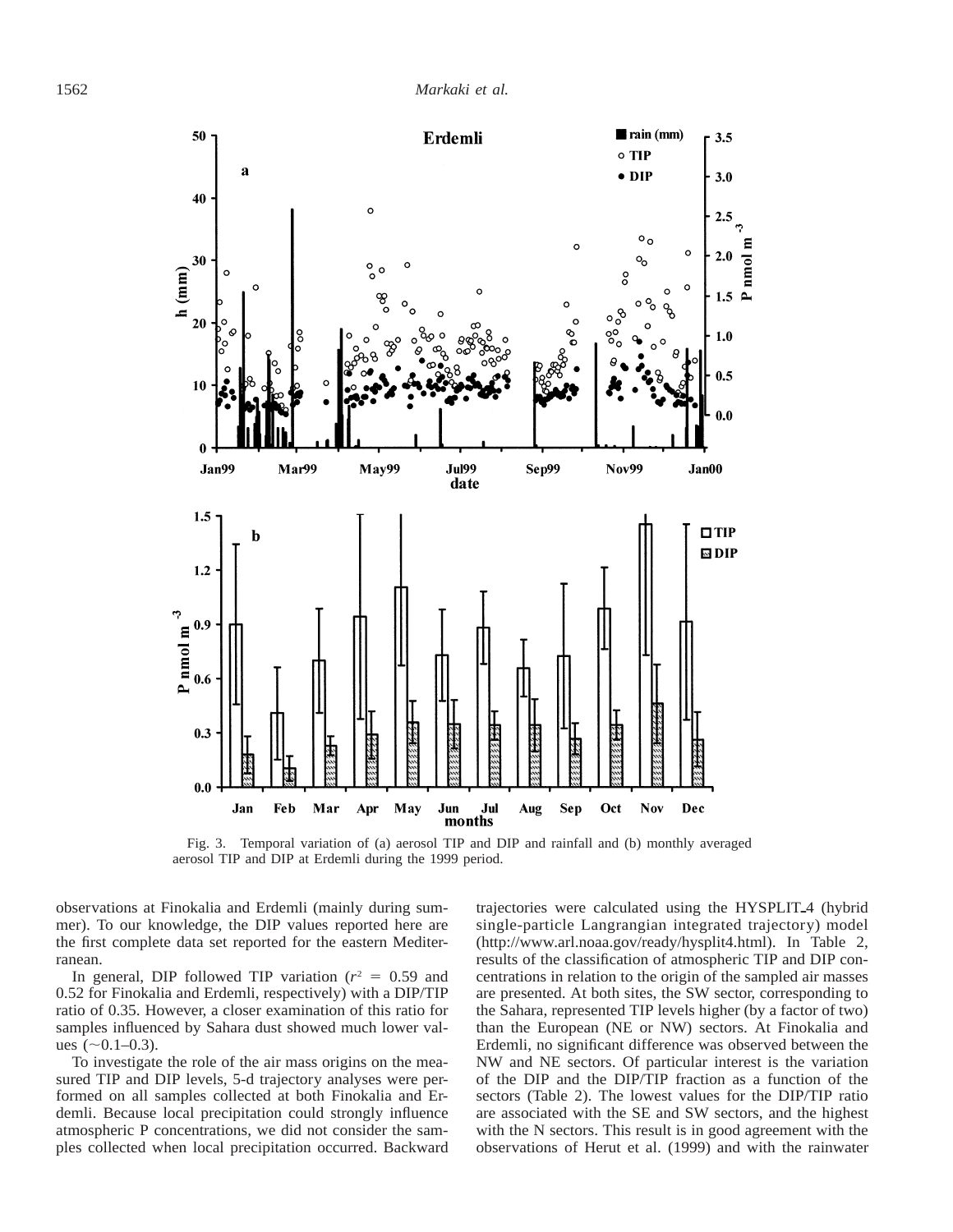|             | TIP<br>$(nmol \text{ m}^{-3})$ | DIP<br>(nmol $m^{-3}$ ) | DIP/TIP | $NO_3^-$<br>(nmol $m^{-3}$ ) | $NH4+$<br>$(nmol \text{ m}^{-3})$ |
|-------------|--------------------------------|-------------------------|---------|------------------------------|-----------------------------------|
| Finokalia   |                                |                         |         |                              |                                   |
| Season      |                                |                         |         |                              |                                   |
| Winter      | 0.13                           | 0.03                    | 0.23    | 8.9                          | 16.4                              |
| Spring      | 0.57                           | 0.23                    | 0.40    | 12.4                         | 21.4                              |
| Summer      | $0.80\,$                       | 0.31                    | 0.39    | 27.6                         | 41.0                              |
| Autumn      | 0.50                           | $0.18\,$                | 0.36    | 15.0                         | 17.2                              |
| Annual mean | 0.43                           | 0.13                    |         | 16.0                         | 24.0                              |
| Sector      |                                |                         |         |                              |                                   |
| N/NE        | 0.63                           | 0.24                    | 0.37    | 15.3                         | 36.6                              |
| NW          | 0.70                           | 0.29                    | 0.42    | 17.6                         | 33.2                              |
| W           | 0.60                           | 0.24                    | 0.40    | 20.5                         | 18.4                              |
| SW          | 1.18                           | 0.26                    | 0.22    | 17.2                         | 10.7                              |
| Erdemli     |                                |                         |         |                              |                                   |
| Season      |                                |                         |         |                              |                                   |
| Winter      | 0.62                           | 0.15                    | 0.24    | 30.7                         | 75.0                              |
| Spring      | 0.87                           | 0.31                    | 0.36    | 76.3                         | 146.6                             |
| Summer      | 0.76                           | 0.32                    | 0.43    | 72.7                         | 142.9                             |
| Autumn      | 0.87                           | 0.29                    | 0.33    | 51.2                         | 108.5                             |
| Annual mean | 0.77                           | 0.26                    |         | 57.7                         | 118.3                             |
| Sector      |                                |                         |         |                              |                                   |
| N/NE        | 0.84                           | 0.34                    | 0.40    | 64.7                         | 133.4                             |
| <b>NW</b>   | 0.74                           | 0.26                    | 0.35    | 39.3                         | 91.1                              |
| W           | 0.62                           | 0.21                    | 0.34    | 76.4                         | 139.4                             |
| SW          | 1.66                           | 0.38                    | 0.23    | 106.2                        | 129.9                             |
| $\rm SE$    | 0.94                           | 0.20                    | 0.22    | 29.5                         | 84.8                              |

Table 2. Distribution of TIP, DIP, and DIN (geometric mean) as a function of sector and season in aerosol samples collected at both locations.

results presented earlier, indicating the lowest solubility of P in dust influenced air masses. Therefore, despite the fact that dust events can transport large amounts of P (up to a factor of two to three higher than in air masses from Europe), the low solubility of P in dust-influenced samples could decrease the potential role of dust as a source for DIP in seawater.

To better understand the factors controlling the distribution of TIP and DIP species in aerosols, a meteorological background is presented in the context of a 5-d backward trajectory, performed at both Finokalia and Erdemli. The SE Mediterranean region is characterized by the existence of two well-distinguished seasons equally distributed throughout the year. The dry season (from April/May to September/ October) and the wet season (from October to April). At both locations, the dry season is mainly characterized (up to 90%) by high-speed winds of N/NE/NW direction (central and eastern Europe and Balkans) (Mihalopoulos et al. 1997). Thus, it is not surprising that the TIP and DIP concentrations were very similar at both locations during the dry season. Indeed, the corresponding geometric means of TIP (DIP) values were 0.81 nmol  $m^{-3}$  (0.29) and 0.78 nmol  $m^{-3}$  (0.30) at Finokalia and Erdemli, respectively. Also during summer, the corresponding TIP and DIP values were similar (Table 2). However, a month-by-month comparison reveals some differences between the two sites (Figs. 2,3), which are likely due to different years in the comparison.

During the wet season, the prevalence of the N/NW sector is less pronounced, especially during the transitional periods (September–November and March–May), and important

transport from the Sahara (S/SW winds, occurrence up to 20–25%) takes place at both locations (Mihalopoulos et al. 1997; Kubilay et al. 2000). There are two reasons that could explain the differences in TIP and DIP levels observed at both locations during the wet season, as depicted in Figs. 2 and 3. First, during the December–February period, trajectory analysis showed that Erdemli was highly influenced by air masses originating in the arid areas of eastern Turkey and the Arabian Peninsula, which was not the case at Finokalia. This situation can explain the observed difference between the TIP and DIP levels at Finokalia and Erdemli during December 1999 (1–18 December), since  $>80\%$  of the samples collected at Erdemli were associated with air masses coming from arid areas (mainly from the Arabian peninsula). Another important parameter was the difference in the precipitation amount. During the December period at Finokalia, the precipitation amount was 46 mm compared to only 5 mm at Erdemli. Also, in January 2000, the precipitation amount at Finokalia was 110 mm, while at Erdemli it was only 44 mm.

The TIP levels observed at both sites were significantly correlated with the non–sea salt  $Ca^{2+}$  (nss-Ca<sup>2+</sup>) measured in aerosol samples (Fig. 4). Although the two data sets are in good agreement, the slope calculated for Finokalia was significantly higher  $(1.86 \times 10^{-2}; r^2 = 0.76; p < 0.0001)$ than that for Erdemli  $(1.4 \times 10^{-2}; r^2 = 0.60; p < 0.0001)$ , thus indicating a smaller terrigenous influence at Finokalia than at Erdemli, a difference in the composition of P sources, or both. A similar correlation for TIP and nss- $Ca^{2+}$  has been reported by Herut et al. (1999) (with a slope of  $1.3 \times 10^{-2}$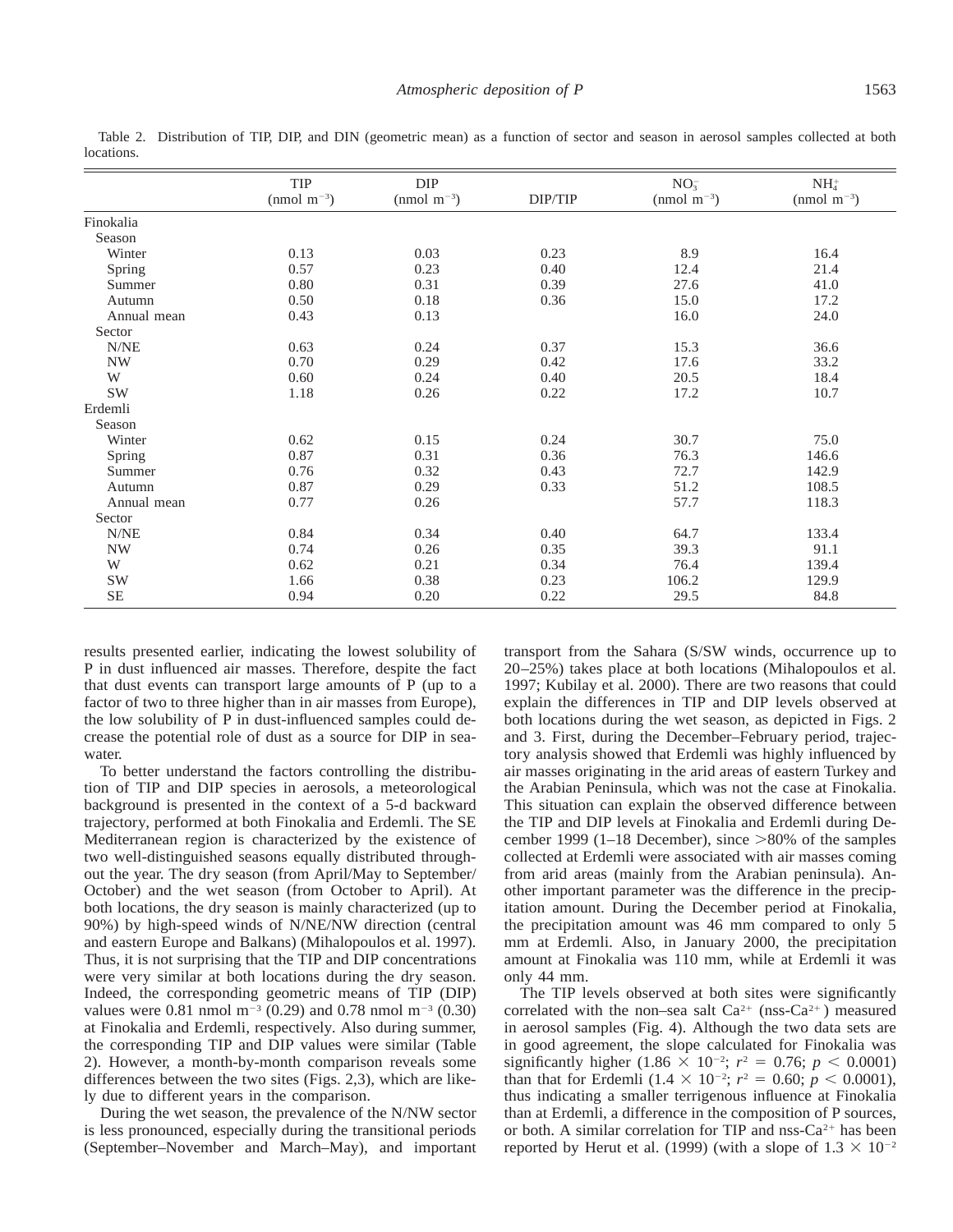

Fig. 4. Relationships between TIP and nss- $Ca^{2+}$  for both Finokalia and Erdemli samples.

as derived from the curve reported in their fig. 6). A significant correlation, determined by filter weighting, was observed at Finokalia between TIP and total suspended particles (TSP) (TIP [nmol m<sup>-3</sup>] = TSP [ $\mu$ g m<sup>-3</sup>] × 0.77 – 6.67,  $n = 83$ ,  $r^2 = 0.67$ ,  $p < 0.0001$ ). The long-term data for Finokalia resulted in a mean TSP value of 35  $\mu$ g m<sup>-3</sup>. Application of this TSP value to the above equation leads to an annual TIP mean of  $0.65$  nmol m<sup>-3</sup>, in good agreement with our TIP observations, and supports the representativeness of the TIP data presented here. The validity of this equation to other Mediterranean locations needs further investigation.

To distinguish between soil-derived and anthropogenic phosphorus, several authors used Al as a crustal element tracer and a mean crustal P/Al ratio of 0.013 (*see,* for instance, Bergametti et al. 1992). At Erdemli, monthly mean Al concentrations ranged between 10.8 and  $54.5$  nmol m<sup>-3</sup> (mean of  $26.7$  nmol m<sup>-3</sup>). Al was not systematically measured in all of our samples at Finokalia. Thus, to obtain an idea of the relative contribution of terrigenous sources to P levels, we used monthly Al concentrations derived either from long-term data that exist for Finokalia (period 1996– 1998,  $n = 343$ ) or from the very significant correlation between Ca and Al observed during the 1996–1998 period and Ca measurements in the 1999 samples. Both procedures lead to similar results. Soil-derived phosphorus was thus found to contribute between 25 and 34% of the TIP levels at Finokalia and Erdemli, respectively. These values compare quite well (especially for Finokalia) with the Corsican value of 23% reported by Bergametti et al. (1992).

Aerosol concentrations of DIN:  $NO_3^-$  and  $NH_4^+$  concentrations also were determined for aerosol samples collected at Finokalia and Erdemli. The results are reported in Table 2 as a function of season and air mass origin. Several patterns emerge.

1. A clear seasonal variation is observed at both locations

and for  $NO_3^-$  and  $NH_4^+$ , with higher values being observed during summer. At Erdemli, high values of NO<sub>3</sub> and  $NH<sub>4</sub>$  are also observed during spring.

- 2. The levels of DIN reported at Finokalia are in good agreement with those reported by Kouvarakis et al. (2001) for the 1996–1999 period. The levels of DIN at Erdemli are higher by a factor of 3.5–5 compared to those at Finokalia and comparable to the levels reported by Herut et al. (2002) for Israel. Savoie et al. (1989) reported that Whatman 41 filters can collect  $HNO<sub>3</sub>$  in addition to  $NO<sub>3</sub>$  with an efficiency of  $>95\%$ . This is not the case for Teflon filters. Considering that gaseous  $HNO<sub>3</sub>$  levels at Erdemli are comparable to  $NO<sub>3</sub><sup>-</sup>$  as in Finokalia (Kouvarakis et al. 2001), a significant part of the difference regarding the  $NO<sub>3</sub><sup>-</sup>$  levels can be explained. However, this could not be the only reason because annual  $NO<sub>3</sub>^-$  wet deposition at Erdemli was a factor of two higher compared to Heraklion. Local anthropogenic activities at Erdemli, like traffic and fertilizer use, as reported by Ozsoy et al. (2000), could also account for the high  $NO<sub>3</sub>^-$  and  $NH<sub>4</sub><sup>+</sup>$  levels.
- 3. At Finokalia, no particular sector is significantly preferred for the  $NO_3^-$  transport. At Erdemli, the  $NO_3^-$  levels associated with the transport along the SW sector (Sahara desert) were higher by a factor of two to three compared to those associated with the transport along the N sectors (Europe plus Russia). These results are in very good agreement with the observations by Kouvarakis et al. (2002) and Ozsoy et al. (2000). These authors attributed this tendency to an uptake of  $HNO<sub>3</sub>$  by dust (Dentener et al. 1996), which suggests the important role of interactions between gaseous DIN species (mainly  $HNO<sub>3</sub>$ ) with dust or sea salt particles in the area. The lowest values of  $NO<sub>3</sub>$  at Erdemli were observed under the SE influence (Arabian peninsula and Anatolia), denoting a lower  $NO<sub>3</sub><sup>-</sup>$  source strength, but one must keep in mind that this sector occurs only during winter, thus possibly resulting in biased concentrations.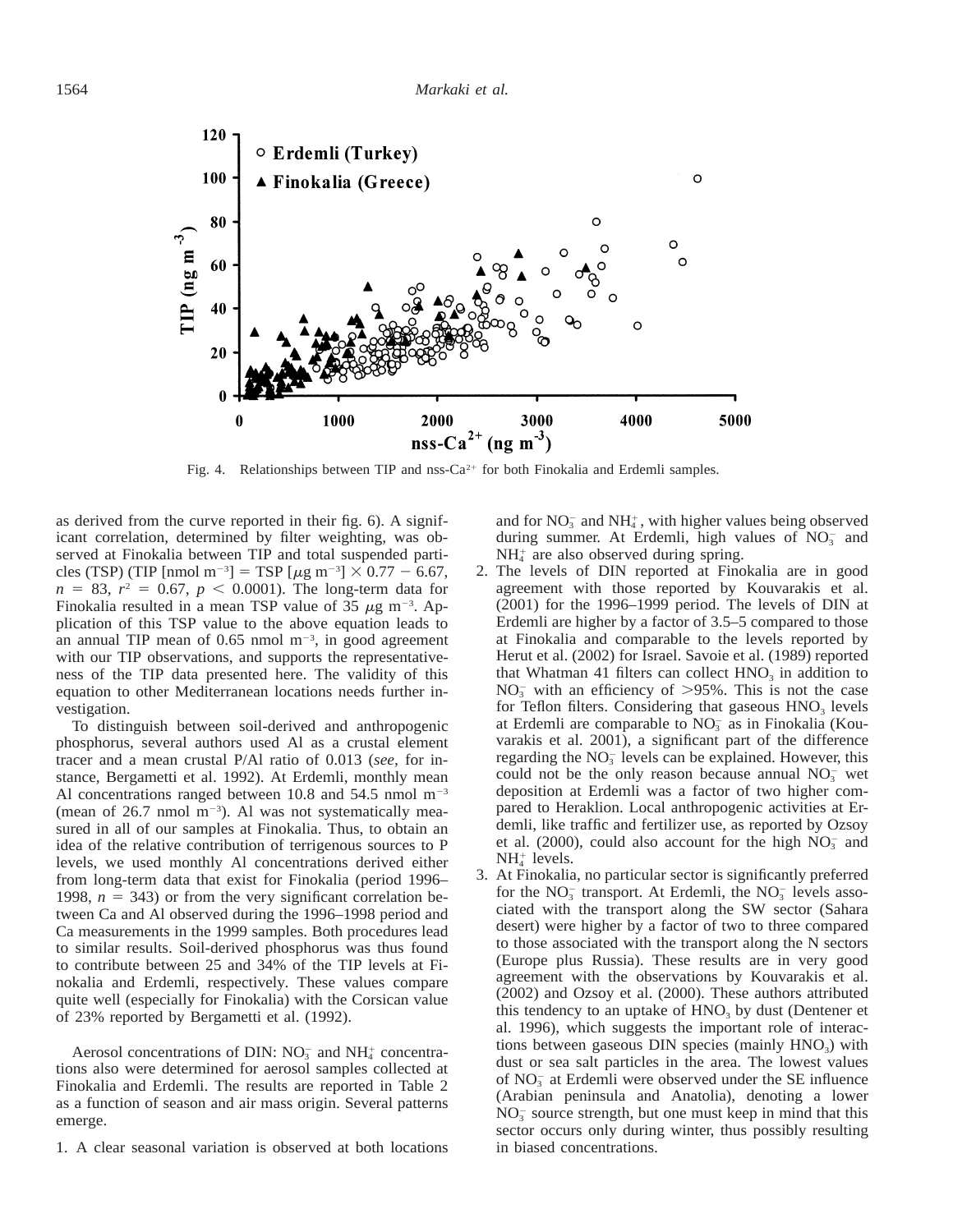

Fig. 5. Percent mass distribution of (a)  $PO_4^{3-}$  and (b)  $NO_3^-$  and  $Ca^{2+}$  at Finokalia as a function of diameter.

4. An interesting trend is obtained by calculating  $NH<sub>4</sub><sup>+</sup>/$  $NO<sub>3</sub><sup>-</sup>$  ratios for different sectors and for both stations. The  $NH_4^+/NO_3^-$  ratio decreases from about 2 for the N sectors to 1 for the SW sector. This could be due to either lower  $NH<sub>4</sub>$  sources for SW sectors, increased uptake of  $HNO<sub>3</sub>$ by aerosols under SW sector influence because of their higher alkalinity, or both.

*Total deposition of DIP and DIN in the eastern Mediterranean Sea*—The dry deposition  $(F_d)$  of DIP can be calculated as the product of atmospheric DIP concentration  $(C_d)$ and its deposition velocity  $(V_d)$  obtained from the literature.  $F_{d} = V_{d} \times C_{d}$ 

Because dry deposition of particles is size dependent, measurements of particle size distribution of DIP were performed using 6- (Sierra Andersen), 11- (Moudi), or 13-stage (Decati) impactors. At Finokalia, nine size-segregated samples were collected during summer under absence of any dust events. The distribution of DIP shows bimodal characteristics with a small fine-mode aerosol fraction as well as a dominant coarse-mode component. In other words, more than  $\sim$ 85% of DIP was associated with the coarse particles  $(d > 1 \mu m; Fig. 5)$ . It is interesting to note that DIP distri-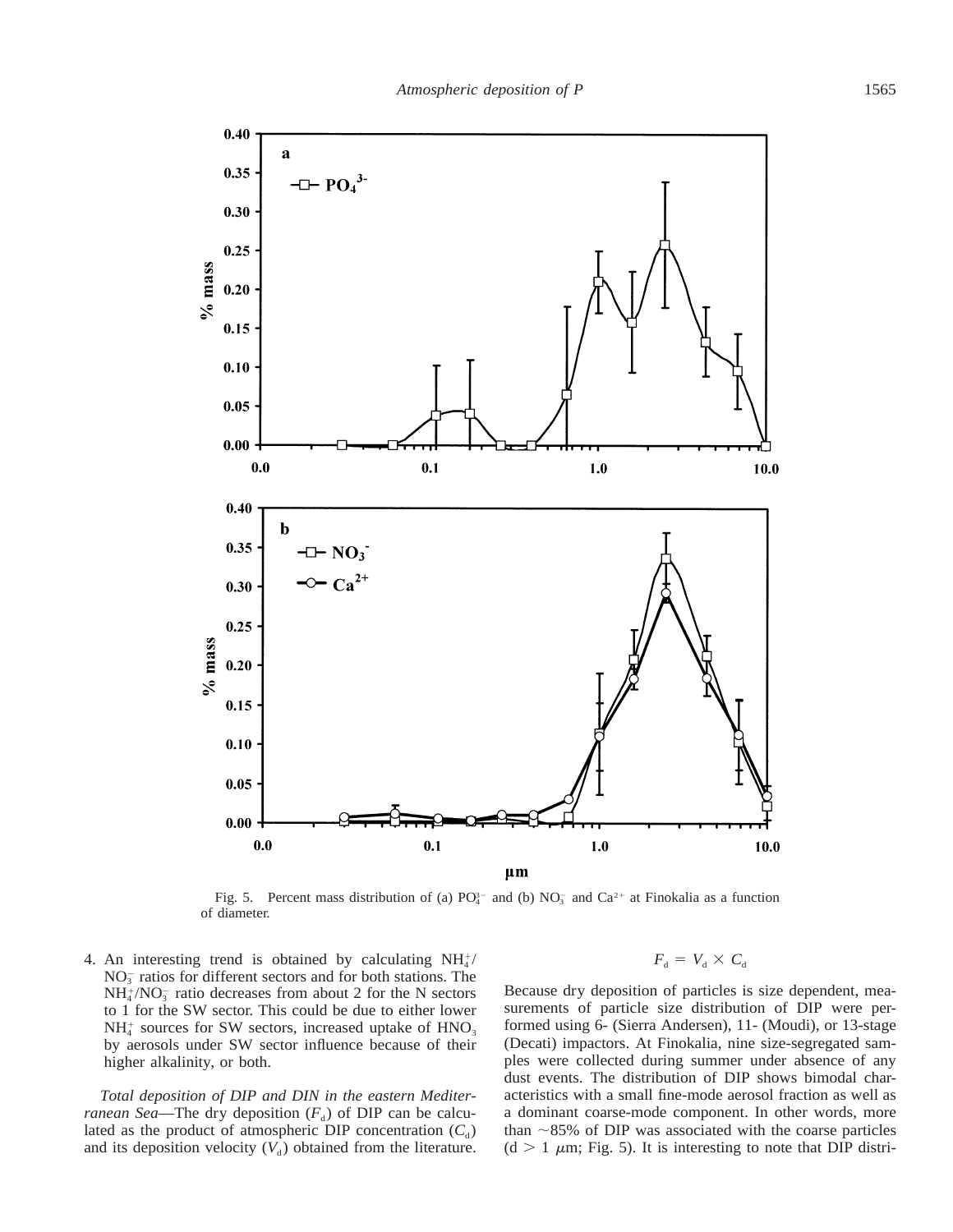#### 1566 *Markaki et al.*

| Season                   | Dry DIP | Wet DIP<br>( $\mu$ mol m <sup>-2</sup> d <sup>-1</sup> ) ( $\mu$ mol m <sup>-2</sup> d <sup>-1</sup> ) ( $\mu$ mol m <sup>-2</sup> d <sup>-1</sup> ) ( $\mu$ mol m <sup>-2</sup> d <sup>-1</sup> ) ( $\mu$ mol m <sup>-2</sup> d <sup>-1</sup> ) | Dry DIN | Wet DIN  | Wet $NO3$ * | Dry<br>DIN/DIP | Total<br>DIN/DIP |
|--------------------------|---------|--------------------------------------------------------------------------------------------------------------------------------------------------------------------------------------------------------------------------------------------------|---------|----------|-------------|----------------|------------------|
| Crete Island             |         |                                                                                                                                                                                                                                                  |         |          |             |                |                  |
| Winter                   | 0.05    | 0.55                                                                                                                                                                                                                                             | 18.24   | 143.7    |             | 348.9          | 268.9            |
| Spring                   | 0.40    | 0.07                                                                                                                                                                                                                                             | 25.15   | 40.1     |             | 63.3           | 139.6            |
| Summer                   | 0.54    | $\Omega$                                                                                                                                                                                                                                         | 54.85   | $\Omega$ |             | 102.4          | 102.4            |
| Autumn                   | 0.31    | 0.13                                                                                                                                                                                                                                             | 28.87   | 31.3     |             | 92.8           | 136.4            |
| Annual mean <sup>†</sup> | 125     | 68.4                                                                                                                                                                                                                                             | 11.60   | 19.7     |             | 151.9          | 161.8            |
| Erdemli                  |         |                                                                                                                                                                                                                                                  |         |          |             |                |                  |
| Winter                   | 0.26    | n.d.                                                                                                                                                                                                                                             | 65.97   |          | 91.9        | 255.6          |                  |
| Spring                   | 0.54    | n.d.                                                                                                                                                                                                                                             | 157.19  |          | 57.0        | 293.8          |                  |
| Summer                   | 0.56    | n.d.                                                                                                                                                                                                                                             | 150.39  |          | $\Omega$    | 268.9          |                  |
| Autumn                   | 0.49    | n.d.                                                                                                                                                                                                                                             | 107.28  |          | 28.9        | 217.3          |                  |
| Annual mean*             | 167.9   | n.d.                                                                                                                                                                                                                                             | 43.88   |          | 16.2        | 261.3          |                  |

Table 3. Seasonal variation of dry and wet deposition of DIN and DIP species at both locations.

n.d., not determined (only TIP has been measured in rainwater, *see text*).

 $*$  Only NO<sub>3</sub> has been measured in the rainwater.

 $\dagger$  Annual deposition in  $\mu$ mol m<sup>-2</sup> yr<sup>-1</sup> for P and mmol m<sup>-2</sup> yr<sup>-1</sup> for N species.

bution was found to be similar to that of  $NO_3^-$  and  $Ca^{2+}$ (Kouvarakis et al. 2002). For nitrate, the reaction of gaseous  $HNO<sub>3</sub>$  with dust and NaCl in our coastal environments shifts nitrate from gas phase and fine-mode aerosol to the coarse mode through the formation of  $Ca(NO<sub>3</sub>)$ , and NaNO<sub>3</sub>. These reactions are expected not only to enhance dry deposition through more efficient gravitational settling of large particles but also to increase the efficiency of precipitation scavenging via inertial impaction (*see also* Spokes et al. 2000). Similar reactions could occur also for P.

Duce et al. (1991) proposed a  $V<sub>d</sub>$  of 2 cm s<sup>-1</sup> for compounds primarily occurring in the coarse fraction like P. From the P aerosol measurements and the total deposition given by Bergametti et al. (1992) for the dry period, a mean  $V<sub>d</sub>$  of 2.7 cm s<sup>-1</sup> can be derived. Finally at Finokalia using the DIP aerosols measurements and the dry DIP deposition obtained using the glass bead system (data not shown), a mean  $V_d$  of 2.3 cm s<sup>-1</sup> is estimated. In the following discussion and for comparison purposes, a  $V<sub>d</sub>$  of 2 cm s<sup>-1</sup>, similar to that used by Herut et al. (2002), will be used for DIP dry deposition estimates, keeping in mind that these estimates can result in uncertainty by a factor of two to three in the calculated flux (Duce et al. 1991).

Table 3 recapitulates the variation (on both a seasonal and annual basis) of DIP and DIN deposition (wet and dry) at both stations. The calculated annual dry deposition of DIP at Crete is estimated to be 125  $\mu$ mol P m<sup>-2</sup> yr<sup>-1</sup>, which is a factor of two higher than the wet deposition of DIP. The dry deposition of DIP at Erdemli was 167.9  $\mu$ mol P m<sup>-2</sup>  $yr^{-1}$ .

The dry deposition of DIN was estimated using  $V_d = 2$ cm s<sup>-1</sup> and 0.2 cm s<sup>-1</sup> for  $NO_3^-$  and  $NH_4^+$ , respectively. For  $NO<sub>3</sub>$ , this  $V<sub>d</sub>$  is two times higher than that used by Kouvarakis et al. (2001) because  $NO<sub>3</sub>^-$  has a similar size distribution as DIP; thus, a similar  $V<sub>d</sub>$  should be used. Moreover, Kouvarakis et al. (2001) pointed out that their  $V_d$  estimate gave results two times lower than obtained using the glass bead approach. The annual dry deposition of DIN is calculated to be 11.6 and 43.9 mmol N  $m^{-2}$  yr<sup>-1</sup> for Finokalia and Erdemli, respectively. Kouvarakis et al. (2001) also calculated that the dry deposition from gaseous  $HNO<sub>3</sub>$  and  $NH<sub>3</sub>$ species (not continuously measured during this work) could be as high as the dry deposition from aerosol DIN species  $(NO<sub>3</sub><sup>-</sup> and NH<sub>4</sub><sup>+</sup>). Thus, the total dry DIN deposition consid$ ering aerosol and gaseous species should be higher by at least a factor of two than that calculated using only the aerosol phase.

### Discussion

*Atmospheric P deposition, atmospheric DIN/DIP ratio, and seawater productivity*—It has been suggested that atmospherically derived nutrients are an important component of bioavailable nutrients to the upper water column, particularly in oligotrophic seas and during seasons of low vertical mixing (Prospero et al. 1996; Paerl 1997). In the Mediterranean, especially, studies have shown that the input of atmospheric nutrients by rain or dust can trigger phytoplankton growth during oligotrophic conditions (Martin et al. 1989; Ridame 2001).

Recently Kouvarakis et al. (2001) indicated that the sum of dry and wet deposition of DIN accounts for up to 370% of the PON measured using sediment traps. In the study presented in this manuscript, annual atmospheric DIN deposition in Crete ranged from 31.3 to 42.9 mmol N  $m^{-2}$  yr<sup>-1</sup> (wet deposition  $+$  aerosol DIN deposition and wet deposi $tion + aerosol$  and gaseous dry DIN deposition, respectively), assuming an equal contribution of the gaseous  $HNO<sub>3</sub>$ and  $NH<sub>3</sub>$  species to the total dry deposition as reported by Kouvarakis et al. (2001). Even if the lowest figure is considered, atmospheric DIN deposition is higher by a factor of three than the annual flux of PON measured (10.4 mmol N  $m^{-2}$  yr<sup>-1</sup>) using sediment traps deployed in the Cretan Sea (Kouvarakis et al. 2001). A similar PON value was measured in the Cretan Sea (Tselepides pers. comm.) during the time of this study indicating that the SE Mediterranean was not N limited (at least from September 1999 to September 2000). This result is in agreement with Krom et al. (1991), who proposed that P could be responsible for the oligotrophic status of the eastern Mediterranean.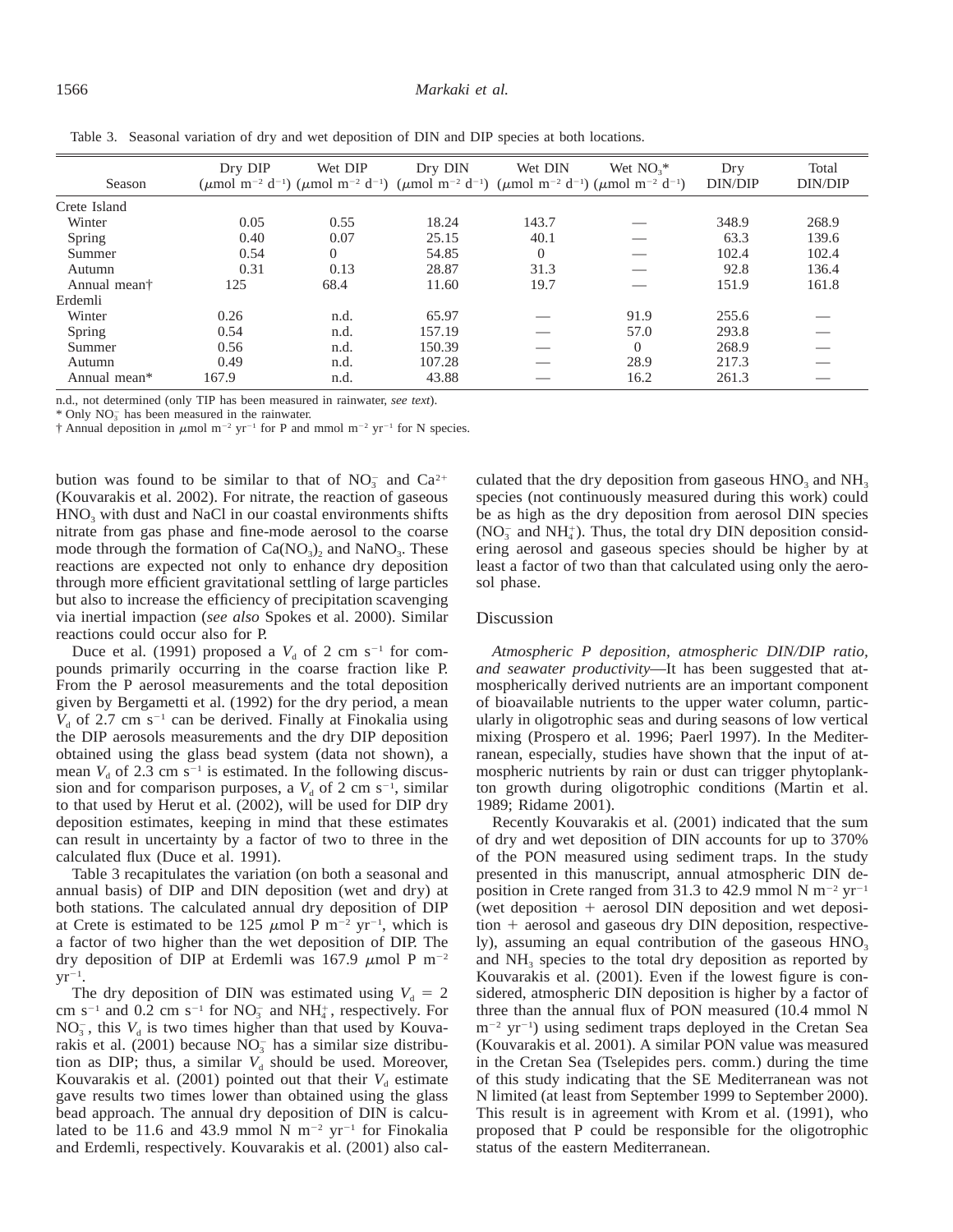Because atmospheric deposition of DIN alone is more than sufficient to support new production in the SE Mediterranean Sea, the atmospheric source could cause (at least partially) the anomalously high N/P ratio in eastern Mediterranean seawater.

Of particular interest is the variability of the DIN/DIP ratio in rainwater and aerosols, since both DIN and DIP can be transported to seawater via wet and dry deposition. Table 3 presents the seasonal variation of DIN/DIP deposition ratio for both locations. The DIN/DIP ratio in aerosol samples ranges between 63 and 349 at Crete and 217 and 294 at Erdemli. Even when total deposition is considered at Crete, the DIN/DIP ratios range between 102 and 269, with no sector preference. Thus, DIN/DIP ratios are higher by a factor of 4–22 than the Redfield N/P ratio of 16. This result confirms the observations by Herut et al. (1999) that atmospheric inputs of bioavailable N and P represent an unbalanced contribution to new production and reinforce the unusual N/P ratios and possible P limitation in the SE Mediterranean.

Based on the results reported in Table 3, 193.4  $\mu$ mol P  $m^{-2}$  yr<sup>-1</sup> is estimated to be deposited annually by wet and dry deposition in the Cretan sea. If all of this DIP is available to phytoplankton for new production and if a Redfield C : P ratio of 106 is used, we estimate that the atmospheric DIP flux can support primary production of 20.5 mmol C  $m^{-2}$  $\mathsf{yr}^{-1}$ .

During summer and autumn, when the water column is stratified and the contribution of nutrients from deeper layers are reduced, the atmospheric influence on new production is maximized. Sediment traps deployed in the Cretan Sea during two yearly surveys (1995 and 1997–1998) revealed that during the summer–autumn period, new production ranged from 0.15 to 0.23 mmol C m<sup>-2</sup> d<sup>-1</sup> (Kouvarakis et al. 2001). By comparing these values to those supported by the atmospheric flux of DIP reported in Table 3 during summer and autumn, we estimate that atmospheric DIP deposition represents 20 to 38% of the P used for the new production. Thus, atmospheric deposition of DIP could act as a significant source of phosphorus input during the stratified period. The above result is in agreement with the conclusions by Bergametti et al. (1992) for the northwestern Mediterranean.

DIP concentrations observed in aerosols both at Crete and Erdemli during the summer–autumn period indicate that our conclusions on the role of atmospheric DIP deposition on new production in the Cretan Sea could have a more regional significance. Indeed, if the values of new production measured in the Cretan sea stand for the entire Levantine Sea, atmospheric DIP deposition at Erdemli during summer and autumn represents at least 22–40% of the P used for the new production.

### *References*

- BERGAMETTI, G., A. L. DUTOT, P. BUAT-MENARD, R. LOSNO, AND E. REMOUNDAKI. 1989. Seasonal variability of the elemental composition of atmospheric aerosol particles over the northwestern Mediterranean atmosphere. Tellus **41B:** 353–361.
	- , E. REMOUNDAKI, R. LOSNO, E. STEINER, B. CHATENET, AND P. BUAT-MENARD. 1992. Source, transport and deposition

of atmospheric phosphorus over the northwestern Mediterranean. J. Atmos. Chem. **14:** 501–513.

- BETHOUX, J. P., P. MORIN, C. CHAUMERY, O. CONNAN, B. GENTILI, D. RUIZ-PINO. 1998. Nutrients in the Mediterranean Sea, mass balance and statistical analysis of concentrations with respect to environmental change. Mar. Chem. **63:** 155–169.
- DENTENER, F., F. CARMICHAEL, Y. ZHANG, J. LELIEVELD, AND P. CRUTZEN. 1996. Role of mineral aerosol as a reactive surface in the global troposphere. J. Geophys. Res. **101:** 22,869– 22,889.
- DUCE, R. A., AND OTHERS. 1991. The atmospheric input of trace species to the world ocean. Glob. Biogeochem. Cycles **5:** 193– 259.
- EATON, A., L. CLESCERI, AND A. GREENBERG [eds.]. 1995. Standard methods for the examination of water and wastewater, 19th edition. American Public Health Association, American Water Works Association and Water Environment Federation. Washington, DC.
- FANNING, K. A. 1989. Influence of atmospheric pollution on nutrient limitation in the ocean. Nature **339:** 460–463.
- GALLOWAY, J. N., G. E. LIKENS, W. C. KEENE, AND J. M. MILLER. 1982. The composition of precipitation in remote areas of the world. J. Geophys. Res. **87:** 8771–8786.
- GUERZONI, S., AND OTHERS. 1999. The role of atmospheric deposition in the biogeochemistry of the Mediterranean Sea. Prog. Oceanogr. **44:** 147–190.
- HERUT, B., M. D. KROM, G. PAN, AND R. MORTIMER. 1999. At[mospheric input of nitrogen and phosphorus to the southeast](http://www.aslo.org/lo/pdf/vol_44/issue_7/1683.pdf) Mediterranean: Sources, fluxes, and possible impact. Limnol. Oceanogr. **44:** 1683–1692.
- , R. COLLIER, AND M. D. KROM. 2002. The role of dust in [supplying nitrogen and phosphorus to the southeast Mediter](http://www.aslo.org/lo/pdf/vol_47/issue_3/0870.pdf)ranean. Limnol. Oceanogr. **47:** 870–878.
- JICKELLS, T. D. 1998. Nutrient biogeochemistry of the coastal zone. Science **284:** 217–222.
- KOUVARAKIS, G., N. MIHALOPOULOS, T. TSELEPIDES, AND S. STA-VRAKAKIS. 2001. On the importance of atmospheric inputs of inorganic nitrogen species on the productivity of the eastern Mediterranean Sea. Glob. Biogeochem. Cycles **15:** 805–818.
- , Y. DOUKELIS, N. MIHALOPOULOS, S. RAPSOMANIKIS, J. SCI-ARE, AND M. BLUMTHALER. 2002. Chemical, physical, and optical characterization of aerosol during PAUR II experiment. J. Geophys. Res. Vol. 107, No. D18, 8141, doi:10.1029/ 2000JD000291.
- KROM, M. D., N. KRESS, S. BRENNER, AND L. I. GORDON. 1991. [Phosphorus limitation of primary productivity in the eastern](http://www.aslo.org/lo/pdf/vol_36/issue_3/0424.pdf) Mediterranean Sea. Limnol. Oceanogr. **36:** 424–432.
- , S. BRENNER, N. KRESS, A. NEORI, AND L. I. GORDON. 1992. Nutrient dynamics and new production in a warm-core eddy from the eastern Mediterranean Sea. Deep-Sea Res. **39:** 467–480.
- KUBILAY, N., S. NICKOVIC, C. MOULIN, AND F. DULAC. 2000. An illustration of the transport and deposition of mineral dust onto the eastern Mediterranean. Atmos. Environ. **34:** 1293–1303.
- LOYE-PILOT, M. D., J. M. MARTIN, AND J. MORELLI. 1990. Atmospheric input of inorganic nitrogen to the western Mediterranean. Biogeochemistry **9:** 117–134.
- MARTIN, J. H., F. ELBAZ-POULICHET, C. GUIEU, M. D. LOYE-PILOT, AND G. HAN. 1989. River versus atmospheric input of material to the Mediterranean: An overview. Mar. Chem. **28:** 159–182.
- MIGON, C., AND V. SADRONI. 1999. Phosphorus in rainwater: Par[titioning, inputs and impact on the surface coastal ocean. Lim](http://www.aslo.org/lo/pdf/vol_44/issue_4/1160.pdf)nol. Oceanogr. **44:** 1160–1165.
	- , AND J.-P. BETHOUX. 2001. Atmospheric input of anthropogenic phosphorus to the northwest Mediterranean under oligotrophic conditions. Mar. Environ. Res. **52:** 413–426.